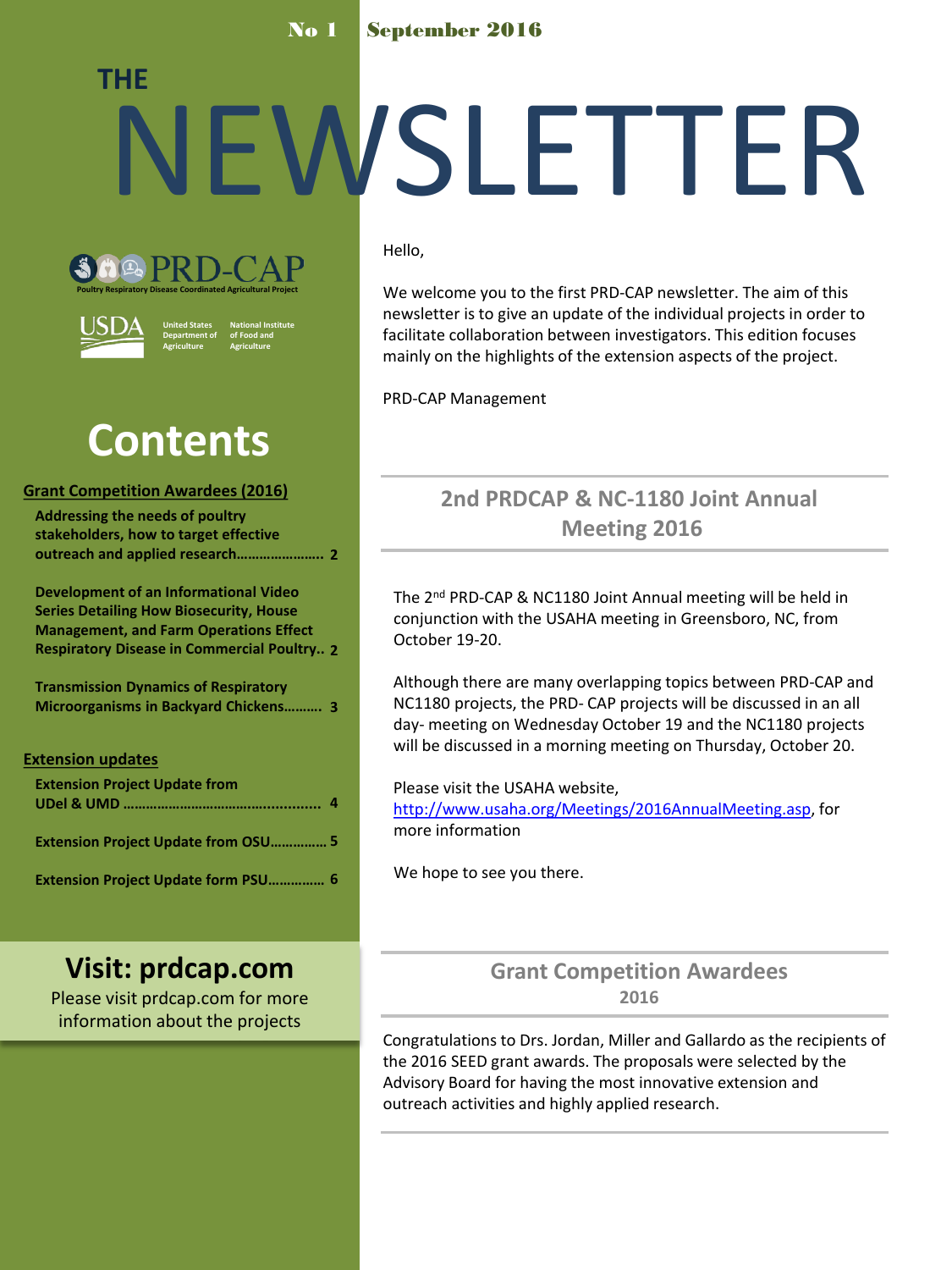**The Newsletter September 2016**

### **Grant Competition Awardees**



**Dr. Rodrigo A. Gallardo University of California, Davis**



**Dr. Brian Jordan University of Georgia**

### **Addressing the Needs of Poultry Stakeholders, How to Target Effective Outreach and Applied Research**

PI: Rodrigo Gallardo; Co-PIs: Rüdiger Hauck, Maurice Pitesky, H. L. Shivaprasad, Gabriel Senties Cue

Our main goal is to locate and educate small flock owners. In addition, social network analysis (SNA) will be used to evaluate our outreach effort and understand which is the main source of information for these flocks.

 We hypothesize that using our proposed methodology an appropriate outreach strategy will be generated improving disease prevention and boosting applied research. If these strategies prove to be effective they could serve as a model for other states in the U.S.

 An intensive lecture-activity training program using experiential learning tools will be offered in the communities with high concentration of small flocks based on a current geo-survey and concentration of 4H volunteers. Using the SNA method we will be able to map the social networks associated with backyard flocks. This analysis tool will allow the identification of connected and disconnected stakeholders and stakeholder groups. By understanding the relationships between the attendees and their poultry contacts we can focus our future outreach toward areas of greatest need. This type of analysis is a good structured step toward reaching out to the myriad backyard poultry stakeholders.

 In addition, a pilot project to assess the respiratory disease antibody profile in backyard flocks close and far from commercial poultry premises will be performed. The goal of this project is to understand and train backyard flock owners and to assess the risk that these flocks pose to commercial premises.

# **Pg. 2 Recently Awarded Projects**

**Development of an Informational Video Series Detailing How Biosecurity, House Management, and Farm Operations Effect Respiratory Disease in Commercial Poultry**

PI: Brian James Jordan; Co-PIs: Brian Fairchild, Michael Czarick, and Casey Ritz

The goal behind this project is to develop digital media content that educates the poultry industry on all the aspects of poultry, not just biosecurity, which can affect the development of respiratory disease in commercial poultry. The approach of this project will be applicable and direct, via a short series of YouTube style videos, that can be distributed worldwide with no cost. Our expected outcome of this project is a set of high quality, informational videos outlining the effects of poultry farm operation on the development of respiratory disease. The videos will cover many topics both directly and indirectly related to respiratory disease, and will provide insight into how operations may be modified or improved to combat these respiratory pathogens. The potential impact of this video series is sizeable. We will now have a digital video media designed for the changing population of the US, allowing us to reach more people than through traditional print media distribution. Furthermore, using a site like YouTube to distribute these videos will also give us data points on how many people are actually watching the videos (number of views). But most importantly, we will be distributing helpful information regarding respiratory disease to the poultry industry in an easily accessible and consumable format.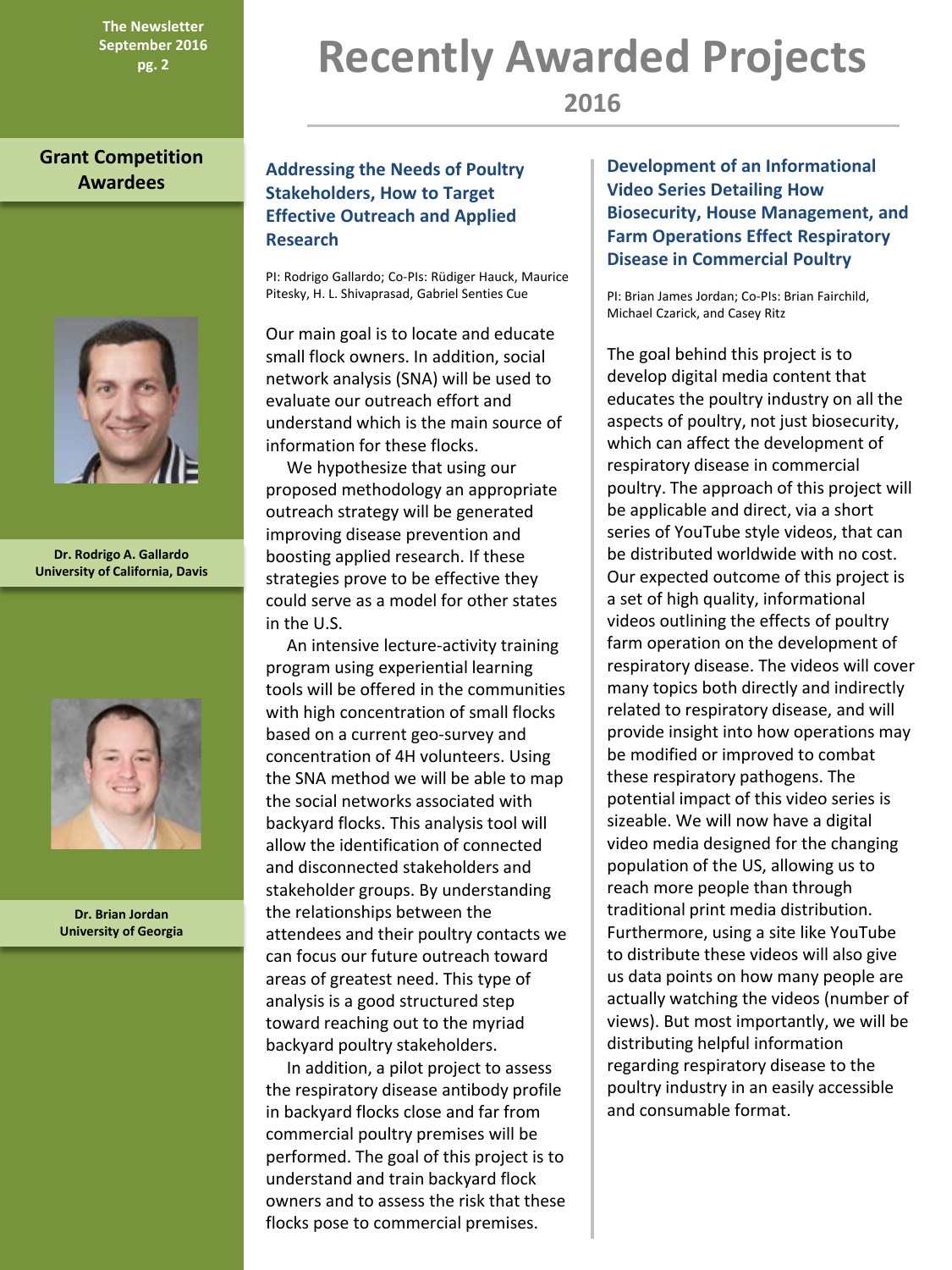**The Newsletter September 2016**

**Grant Competition** 



**Dr. Patti Miller USDA ARS**

# **Recently Awarded Projects**

**2016**

### **Awardees Transmission Dynamics of Respiratory Microorganisms in Backyard Chickens**

PI: Patti Miller; Co-PIs: Claudio L. Afonso, Andrea L. Ayala and Sonia M. Hernandez

The agricultural wildlife interface is now associated with rising incidences of agriculturally significant pathogens. The recent rise in unregulated backyard poultry possess risks in terms of biosecurity associated with the proximity of wild birds to poultry. Avian pathogens from backyard poultry and adjacent free-ranging birds have potential for bi-directional pathogen spillovers; among those *Mycoplasma gallisepticum*, avian pox viruses, and low and highly pathogenic avian influenza (HPAI). Events, such as the recent H5 and H7 HPAI outbreaks in the United States, have the potential to decimate the agricultural economy through mass depopulation, quarantines, and trade embargos. While separating wild animals and domestic animals is always the goal of good biosecurity, their interaction is commonplace in non-commercial settings. Here we will assess the role of the factors involved in the risk of transmission of live agents between wild birds and backyard poultry. We will study highly abundant, peridomestic, wild, native bird species in order to establish the importance of factors such as access to food, water, and direct contact to each other for the transmission of respiratory microorganisms. We will administer a commercial live LaSota Newcastle disease virus vaccine to chickens as directed by the manufacturer as a model agent and use a recently developed backyard poultry-wild bird interface system to model the process of respiratory virus transmission in a field setting.

We will determine the extent of bidirectional microorganism transfer utilizing Next Generation Sequencing (NGS) of nucleic acids extracted from oral and cloacal swab samples. We will quantitatively measure specific species interactions with backyard poultry and their feed and water sources using radio frequency identification readers, while also measuring the amount of virus shed from the chickens and transmitted to each wild bird species. Besides identifying the presence and amount of LaSota strain in the chickens and passerines, the NGS may also allow for the identification of other microorganisms not present at the onset of the experiment, but present in both the wild birds and chickens after they have interacted.We expect to determine if gregarious, ground foraging species such as sparrows (Emberizidae family) exhibit a proportionately increased level of contact with both chickens, feed and water stations over other species. We hypothesize that the foraging patterns of sparrows may translate to increased contact with chickens and may influence their exposure to avian and environmental sources of virus.

Visit:

[http://www.prdcap.com/grant\\_awardee](http://www.prdcap.com/grant_awardees_2016/) s 2016/ for more information regarding the scope of work for each project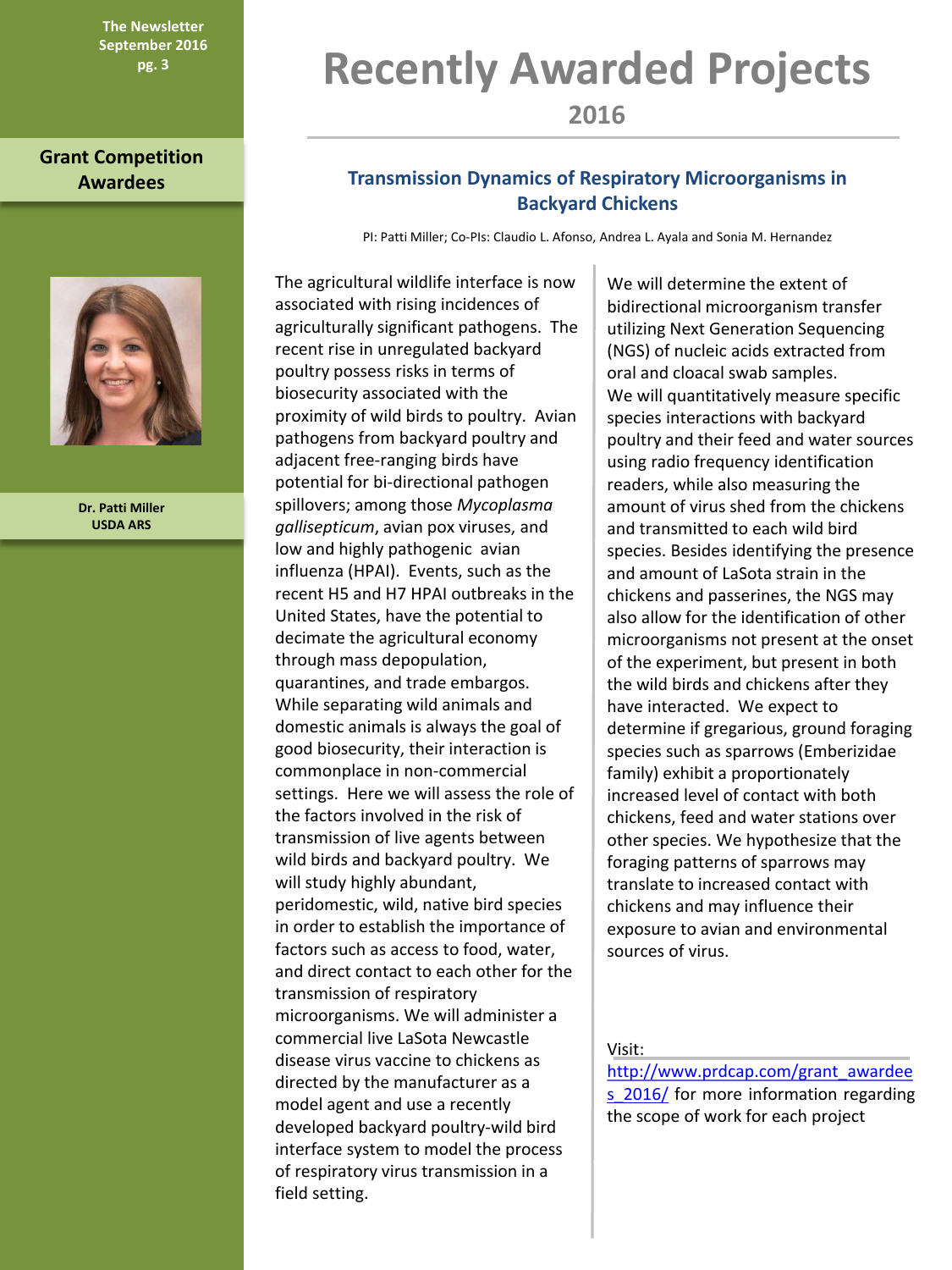**The Newsletter September 2016 Extension Updates pg.4**



**Dr. Eric Benson University of Delaware**

# **Extension Updates 2016**

### **Extension Project Update from UDel & UMD**

Dr. Eric Benson (PD, UDel), Dr. Jon Moyle (UMD), and Mr. Robert Alphin (UDel)

### **Mission Accomplished: Biosecurity?**

The worst animal health disaster in US history has a way of changing plans. Our group, including Dr. Jonathan Moyle (University of Maryland), Robert Alphin (University of Delaware), and myself originally planned to use Year 1 of our coordinated agricultural project to organize, Year 2 to implement training, and Year 3 to begin multiday training programs. Need trumped plans and we responded with much needed biosecurity training for the Delmarva region.

The good news is that the region has reached a level of awareness about biosecurity. The bad news is … I don't think they want to hear about biosecurity any time soon. A concern is that as the disease outbreak fades, we can get lulled into a mission accomplished sense of complacency. The Virginia Farm Bureau Federation recently lifted heightened biosecurity measures that had been in place for a number of months. Biosecurity, however, remains one of our most effective tools for prevention and control of avian diseases. The 2014 – 2015 outbreak of highly pathogenic avian influenza was the single worst animal health disaster in US history. Movement of wild birds is likely to have been a factor for the wide spread outbreaks in the Pacific and Mississippi flyways. Most likely, however, movement of personnel and equipment contributed to the extensive localized spread within Minnesota, Iowa, and other states. Biosecurity, and unfortunately, biosecurity breaks, were a factor in the continued spread and persistence of the outbreak.

The primary response measures for avian influenza are surveillance, biosecurity, quarantine, depopulation, disposal, cleaning and disinfection. Of the six primary response measures currently available, biosecurity is the only step that can be used preventively. Prevention, while expensive, is ultimately cheaper than responding and rebuilding. Biosecurity can be summarized as isolation. From a biosecurity standpoint, the best place to locate a farm would be on a deserted tropical island. While this sounds idyllic, it's obviously impractical. Even if it was impractical, I'm sure the environmental folks would probably not appreciate a ten house broiler complex located on their deserted tropical island.

Biosecurity depends on us doing it right, every time. The one time we let things slide, we place ourselves and ultimately our industry at risk. In our tropical island example, an example of biosecurity is controlling the traffic onto the island. We want to know who is coming and where they have been. With an island, it's probably easier to track who comes to visit, however, knowing where they have been is a bit tougher.

For many years, the paradigm was that we were concerned about our neighbor and the farm border. We would try to keep the threat away from our farm as best we could. No matter what type of fence we put in or how many guard cats we employed, there were limits to what could be achieved at the farm border. An example of this would be the role of wild birds in transporting highly pathogenic avian influenza between flyways. We can't really control whether wild birds land on our farm and most farms have a pretty porous border unless we can find a vacant tropical island. Today, we realize that we have to manage biosecurity at the barn door. While we can't control what happens outside of our farm, we can control the activity on the farm and leading our buildings. We can't control the ducks landing on our pond or around our island, but what we can control is how we clean people stepping into our houses to ensure the maximum biosecurity practical.

Increased biosecurity can help with the big diseases such as avian influenza, exotic Newcastle disease virus or similar and with the more mundane, daily diseases as well. While avian influenza is not the threat within the United States that it was in 2015, globally, there is concern about the expansion of H5N1 into Africa and what this means for the international poultry community. While there is no 'good' place for avian influenza, the further away, the better. Biosecurity remains one of the ways to keep it that way.

The project team is currently planning for multiday respiratory disease training programs for 2017 as part of the project. We are currently seeking project team members who have new information that needs to be shared with the industry so that this can be incorporated into the next program. If you are interested in participating or have new information that we should include, contact Dr. Eric Benson ([ebenson@udel.edu\)](mailto:ebenson@udel.edu).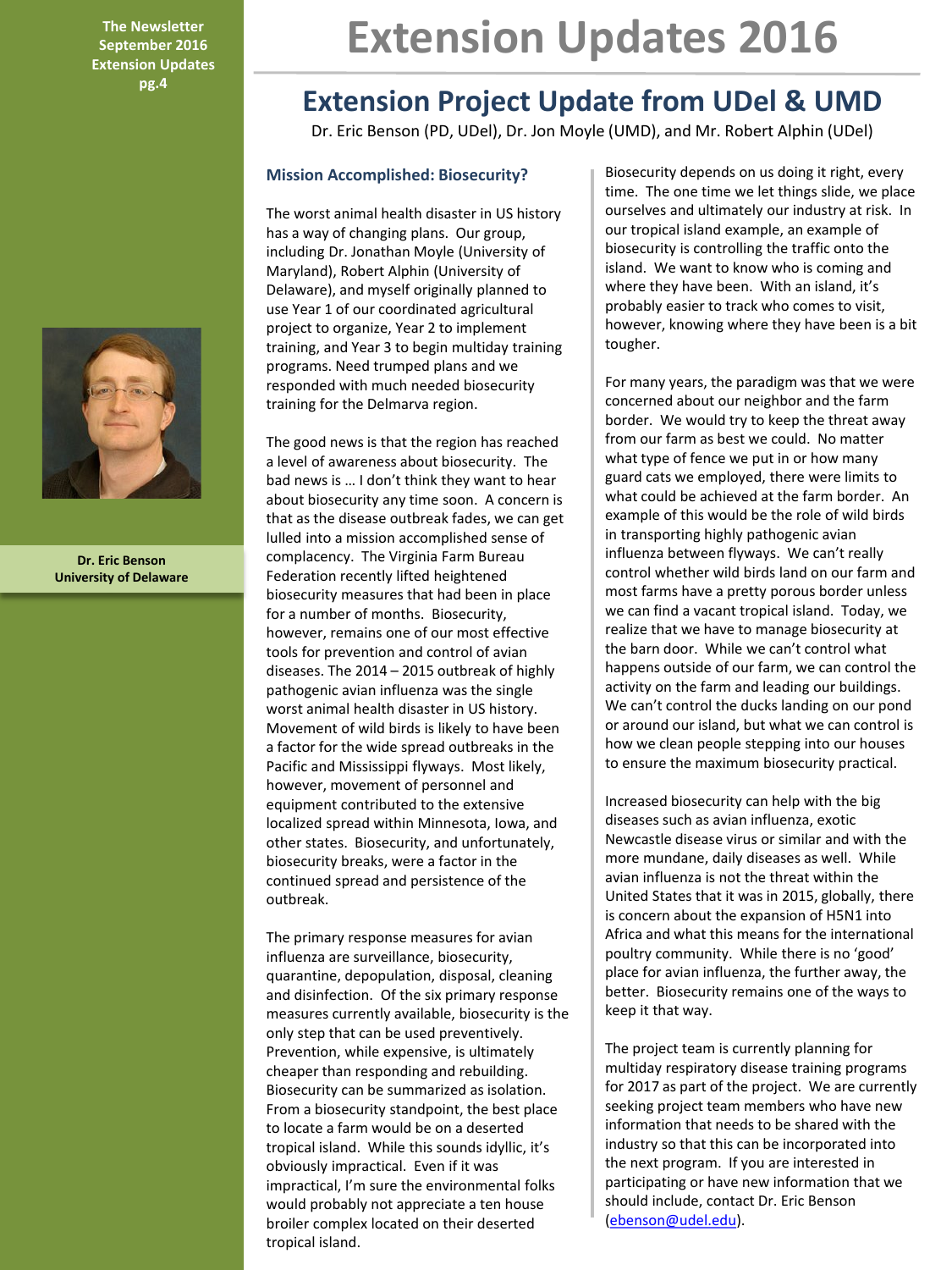**The Newsletter September 2016 Extension Updates pg.5**



**Dr. Mohamed El-Gazzar The Ohio State University**



**Dr. El Gazzar seminar on AIV outbreaks and poultry diseases**

## **Extension Project Update from OSU**

Dr. Mohamed M. El-Gazzar

#### **Poultry Industry Preparedness and Networking in Ohio**

Multiple Highly Pathogenic Avian Influenza (HPAI) outbreaks affected the US poultry industry in 2015 and 2016. Perhaps the most notable, is the large outbreak in 2015 that was considered the largest foreign animal disease outbreak in US history. The spread of the disease in 2015 with such a quick pace, particularly in the Midwest, was forced to question the readiness of the poultry industry when faced with such a scale of disease outbreak. Addressing this concern in Ohio was the focus of our Extension efforts in 2015 & 2016. Our goal was to get the poultry industry ,including technical service personnel and poultry growers, ready to respond in case of an outbreak. In the outbreak situation the speed of response including the initial sampling, initial diagnosis ,and in case of positive diagnosis, the speed of depopulation and disposal can make the difference between controlling the outbreak and allowing it to spread like wild fire.

Poultry Disease Network is part of the multidisciplinary project and the HPAI outbreaks provided an opportunity for collaboration across multiple organizations in order to develop this network. In collaboration with Ohio Poultry Emergency Disease Committee (EMD) and the Ohio Poultry Association, multiple meetings with the poultry industry have been organized. The main message in these meetings, in addition to biosecurity message, is to be prepared for the response starting from taking initial samples, to depopulation and disposal. It is ultimately the poultry producer's responsibility to prevent the disease from getting into their operation, but also to control the disease spread in case they have a positive case.

In this spirit, multiple training sessions have been held with individual companies to train them on sampling techniques. Additionally, two short videos has been produced in collaboration with Ohio Department of Agriculture to make sampling training available to the as many individuals as possible https://www.youtube.com/watch?v=B77\_ZvLn nxk&feature=youtu.be

https://www.youtube.com/watch?v=ubUBLR2B 7oU&feature=youtu.be. Depopulation and disposal methods have been discussed and producers are encouraged to prepare for their depopulation and disposal method of choice, each according to their situation.

#### **Noncommercial Poultry Outreach**

In addition to the commercial poultry industry, our outreach efforts continue to noncommercial poultry owners. A brochure is produced in collaboration with the EMD,

https://vet.osu.edu/sites/vet.osu.edu/files/docum ents/extension/Noncommerical%20Poultry%20Trif old%20%20Final%20Website%20July%202016.pdf. The brochure contains information about the HPAI 2015 & 2016 outbreak, but the main message is for poultry owners to report any high mortality. The goal is to increase the chance of detecting any potential outbreak in noncommercial poultry. This brochure has been distributed throughout the state of Ohio using the structure of OSU Extension being represented in each country throughout the state. This brochure has reached all 88 counties of Ohio, it has reached each of 9,000 plus 4-H students with poultry projects. Through the Extension offices the brochure is being distributed to feed stores, agriculture supply stores, poultry shops, shows, swab meets and any place that is significant in the noncommercial poultry activity. Through this distribution system we are hoping to reach as many poultry owners and encourage them to report high mortality.

#### **Poultry Medicine Workshop**

Another aspect of our Extension as a part of multidisciplinary project is the Poultry Medicine Workshop

https://vet.osu.edu/extension/conferences-andworkshops/poultry-medicine-workshops, offered to non-poultry veterinarians. Targeting small animal and mixed animal veterinarians, three separate workshops will be held in the first week of October, in 3 different Ohio cities. Multi-speaker comprehensive program designed to introduce veterinary practitioners in small animal and mixed animal practice to poultry medicine. The goal is to provide veterinarians with the necessary knowledge and skills to accept poultry clients. Noncommercial and urban backyard poultry producers are a growing and underserved population that will require more veterinary involvement, especially when the Veterinary Feed Directive (VFD) takes effect in 2017.

#### **Final Goal**

Our final goal for this project is to build a commercial network for poultry disease control. In addition we aim to create a front line of veterinarians that can serve the noncommercial poultry. This frontline represents an opportunity to collect poultry disease data from what is typically hard to reach population. Eventually the data from the commercial network and the data from noncommercial poultry could be combined in one comprehensive data base to represent the poultry disease status in the state of Ohio.